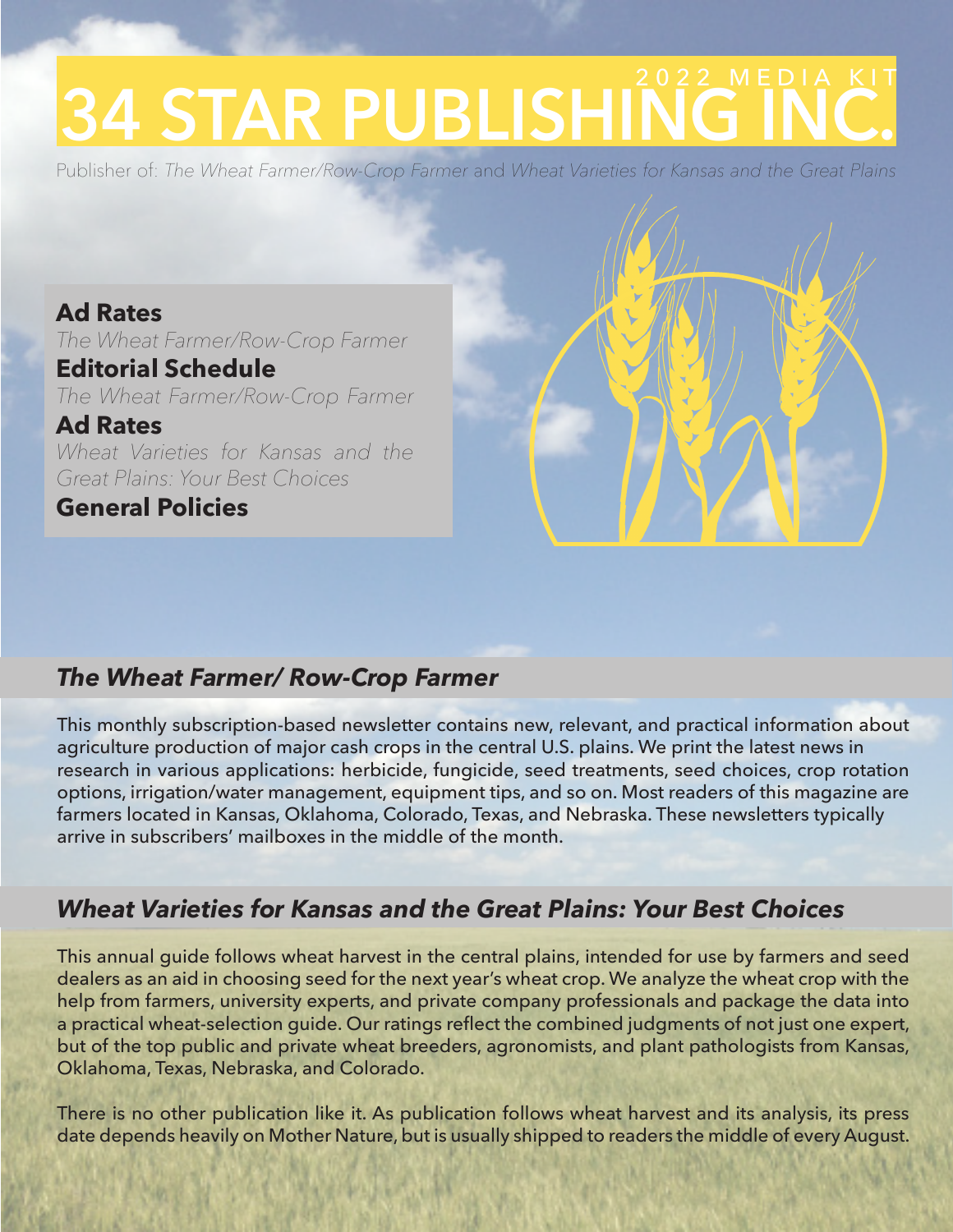

## **The Wheat Farmer / Row-Crop Farmer**

I

*Production News for the Central Plains*

By LAYTON EHMKE Specializing in Crop Varieties for the Central Plains Monthly

#### To Advertise: Call 844-643-0170 or email jen@34starpublishing.com

#### Circulation: 2,500 • 98% paid • Primarily for farmers in the Central and Southern Plains

#### **Advertising Rates**

*The Wheat Farmer/Row-Crop Farmer* **Black & White**

#### **Volume Discounts** *The Wheat Farmer/Row-Crop Farmer*

| <u>No. of ads per calendar year Discount</u> |     |
|----------------------------------------------|-----|
| $1 - 2$                                      | በ%  |
| $3-5$                                        | 10% |
| $6 - 11$                                     | 15% |
| 12                                           | 20% |
|                                              |     |

## *Featuring the Popular Sections*

### *Questions & Answers*

Answers to Questions from Farmers by University and Private Agronomists and farmers. Topics range from fertilizer placement to weed control and more — all under Central Plains conditions.

## *Farm and Estate Law*

Roger McEowen, nationally known agricultural law and estate taxation specialist, writes an 8-page section in each month's issue on recent topics that affect farmers and landowners.



#### **Ad Deadlines**

**Closing date: 15th of previous month to publication month (for example, June 15 for July issue)**

**Ad copy due: 1st of the month for publication month (for example, July 1 for the July issue)**







1/2 page  $7'' \times 5''$ 



 $1/2$  page 3 1/2" x 10"





1/8 page 3 1/2" x 2 1/2"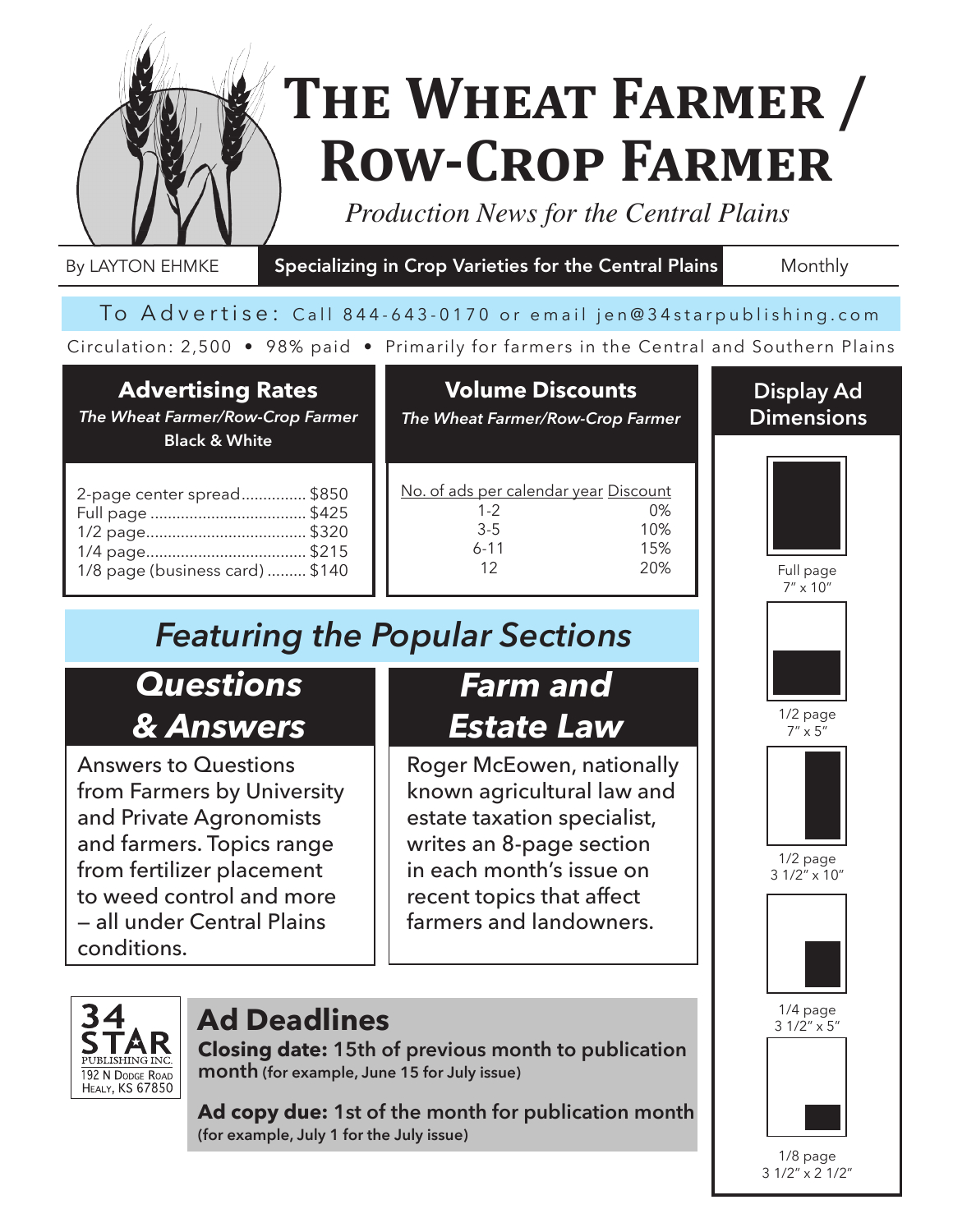## **2022 Editorial Schedule The Wheat Farmer/Row-Crop Farmer**

| <b>JANUARY</b>   | 2021 K-State Soybean and Grain / Sorghum yield                                                                                        |                                                                                                                                                                                                                                                             |                                                                                                                                                                                                                                                                                      |
|------------------|---------------------------------------------------------------------------------------------------------------------------------------|-------------------------------------------------------------------------------------------------------------------------------------------------------------------------------------------------------------------------------------------------------------|--------------------------------------------------------------------------------------------------------------------------------------------------------------------------------------------------------------------------------------------------------------------------------------|
|                  | results and DSM Top Picks for 2021 / Top Picks for<br>2021 / Burndown and spring residual herbicides<br>for corn and soybeans         |                                                                                                                                                                                                                                                             |                                                                                                                                                                                                                                                                                      |
| <b>FEBRUARY</b>  | Fungicides for wheat / wheat spring herbicide<br>options                                                                              |                                                                                                                                                                                                                                                             |                                                                                                                                                                                                                                                                                      |
|                  |                                                                                                                                       | 66 Great newsletter and Wheat Varieties book. I really                                                                                                                                                                                                      |                                                                                                                                                                                                                                                                                      |
| <b>MARCH</b>     | Wheat disease control / Controlling marestail in<br>soybeans                                                                          | enjoy them. Best value ever."                                                                                                                                                                                                                               |                                                                                                                                                                                                                                                                                      |
| <b>APRIL</b>     | Wheat fungicide efficacy / Grain sorghum weed<br>control                                                                              | 66 I continue to enjoy your publication. The Farmer<br>Field Notes has very good, practical information.<br>Keep up the good work. It's helpful to read ag topics<br>from Kansas rather than 800 miles away!"                                               |                                                                                                                                                                                                                                                                                      |
| <b>MAY</b>       | Fungicide decision making, Pre-harvest forecast                                                                                       | 66 It's about the only publication I get excited about                                                                                                                                                                                                      |                                                                                                                                                                                                                                                                                      |
| <b>JUNE</b>      | Postemergence control options for glyphosate-<br>resistant weeds                                                                      | when I see it in the mailbox."- Tom Shute, Esbon, KS                                                                                                                                                                                                        |                                                                                                                                                                                                                                                                                      |
| JULY             | New Wheat Variety Preview Preliminary report<br>on wheat variety performance / 2022 Preliminary<br>Wheat yield test results           |                                                                                                                                                                                                                                                             |                                                                                                                                                                                                                                                                                      |
| <b>AUGUST</b>    | 2022 Final Wheat yield results / Fungicide and<br>insecticide seed treatments for wheat / Wheat and<br>canola production advice       | nditions typical of harvest are arriving late, as noted<br>eanic Atmospheric Administration three-month outlook                                                                                                                                             | : Wheat harvest across the region is late<br>ed, laggin far behind the timing of average<br>I-setting spring rains, and a long, coo<br>eriod led to high vields especially in western<br>ent temperature prediction from the Nationa<br>reports suggest test weights have been stead |
| <b>SEPTEMBER</b> | Importance of quality wheat seed / Wheat plant-<br>ing dates / Planning for marestail control in 2022 /<br>Fall weed control in wheat |                                                                                                                                                                                                                                                             |                                                                                                                                                                                                                                                                                      |
| <b>OCTOBER</b>   | Management of late-planted wheat / Planning for<br>pigweed control in 2021                                                            | tigher chance of being<br>ded areas show an increased chance of being higher or lower than usual during the next three months. The darker thi<br>Sing, the greater the chance for the indicated condition. White areas have equal chances that are below, n |                                                                                                                                                                                                                                                                                      |
| <b>NOVEMBER</b>  | Preliminary 2022 K-State Corn yield results /<br>Roundup of fall burndown and preplant herbicide<br>programs for corn and soybeans    |                                                                                                                                                                                                                                                             |                                                                                                                                                                                                                                                                                      |
| <b>DECEMBER</b>  | Final 2022 K-State Corn yield results and DSM<br>Top Picks for 2022 / Winter fertilizer and herbicide<br>topdressing in wheat         |                                                                                                                                                                                                                                                             |                                                                                                                                                                                                                                                                                      |
|                  |                                                                                                                                       | Phone:<br>620-398-2893                                                                                                                                                                                                                                      |                                                                                                                                                                                                                                                                                      |
|                  | The July and August issues include field reports of wheat<br>variety performance.                                                     | Toll Free: 844-643-0170                                                                                                                                                                                                                                     |                                                                                                                                                                                                                                                                                      |
|                  |                                                                                                                                       | Editorial: layton@34starpublishing.com                                                                                                                                                                                                                      |                                                                                                                                                                                                                                                                                      |

Advertising: jen@34starpublishing.com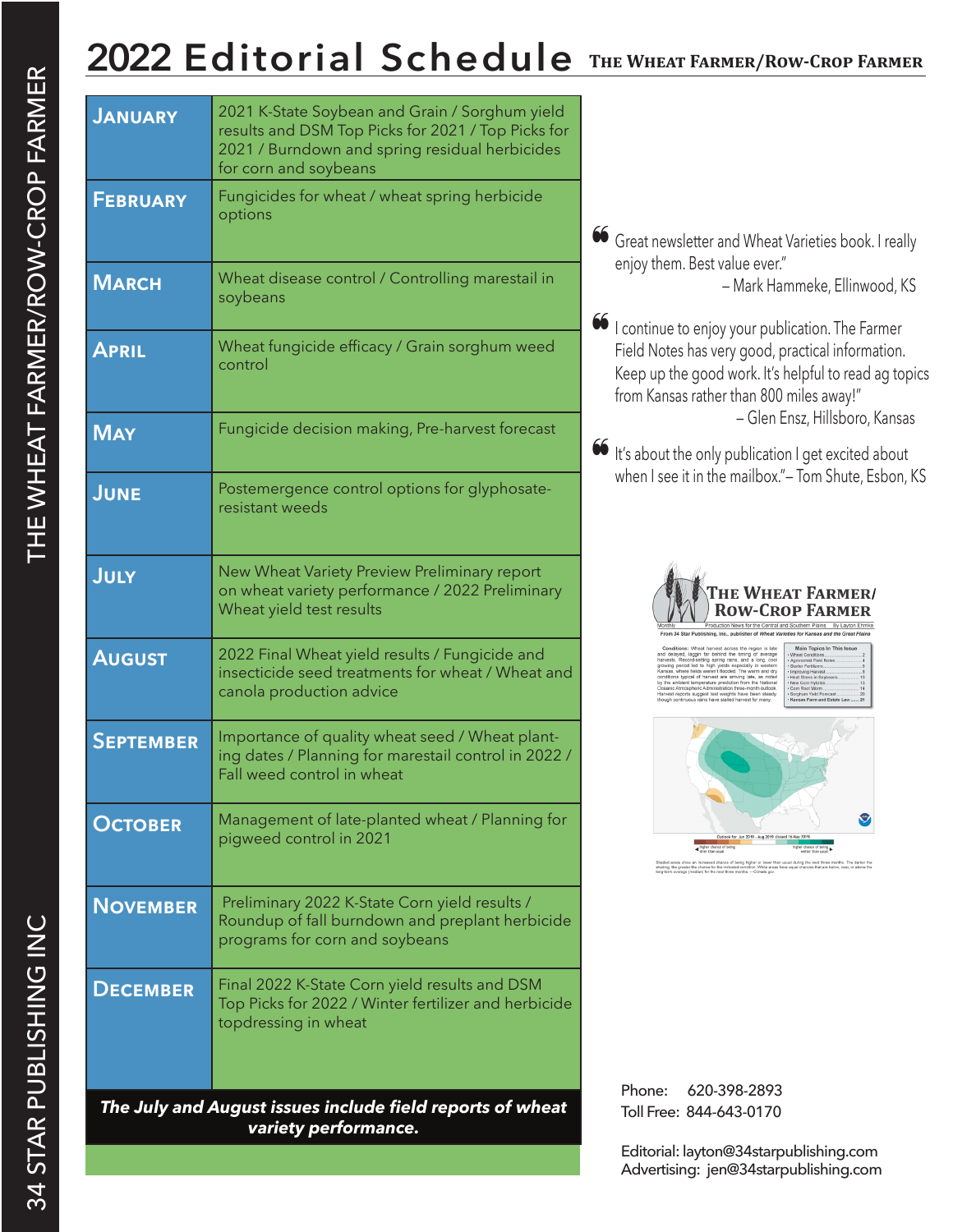

## **WHEAT VARIETIES for Kansas and the Great Plains - 2023**

*Annual Book published August 2021*

#### To Advertise: Call 844-643-0170 or email jen@34starpublishing.com

Circulation: 4,000 • 98% paid • Primarily for farmers in the Central and Southern Plains

#### **Advertising Rates for the Annual Book**

| Inside front/back cover (4/C)  \$855  |  |
|---------------------------------------|--|
|                                       |  |
|                                       |  |
| Full page (black-and-white) \$425     |  |
| 1/2 page (black-and-white) \$320      |  |
| 1/4 page (black-and-white) \$215      |  |
| 2-Page Spread (4/C) \$1290            |  |
| 2-Page Spread (black-and-white) \$850 |  |
|                                       |  |



*2023 Wheat Varieties for Kansas and the Great Plains* Annual Book published August 2022

#### **Ad Deadlines**

| Closing Date  Friday, July 1, 2022 |
|------------------------------------|
| Ad Copy Due  Friday, July 8, 2022  |

## *Features of the Wheat Varieties Book*

- Full-sized maps showing where each variety is best adapted
- Strengths and weaknesses of each variety covers Kansas, Oklahoma, southern Nebraska, eastern Colorado, and Texas Panhandle

### *Charts comparing varieties for many traits*

- Yield record
- Stripe rust
- Leaf rust
- Wheat streak mosaic
- Hessian fly
- Head scab
- Shattering
- Straw strength
- Early spring greenup
- 
- Maturity and height
- Drought tolerance
- **Winterhardiness**
- Grazing potential
- Milling and baking quality
- And much more